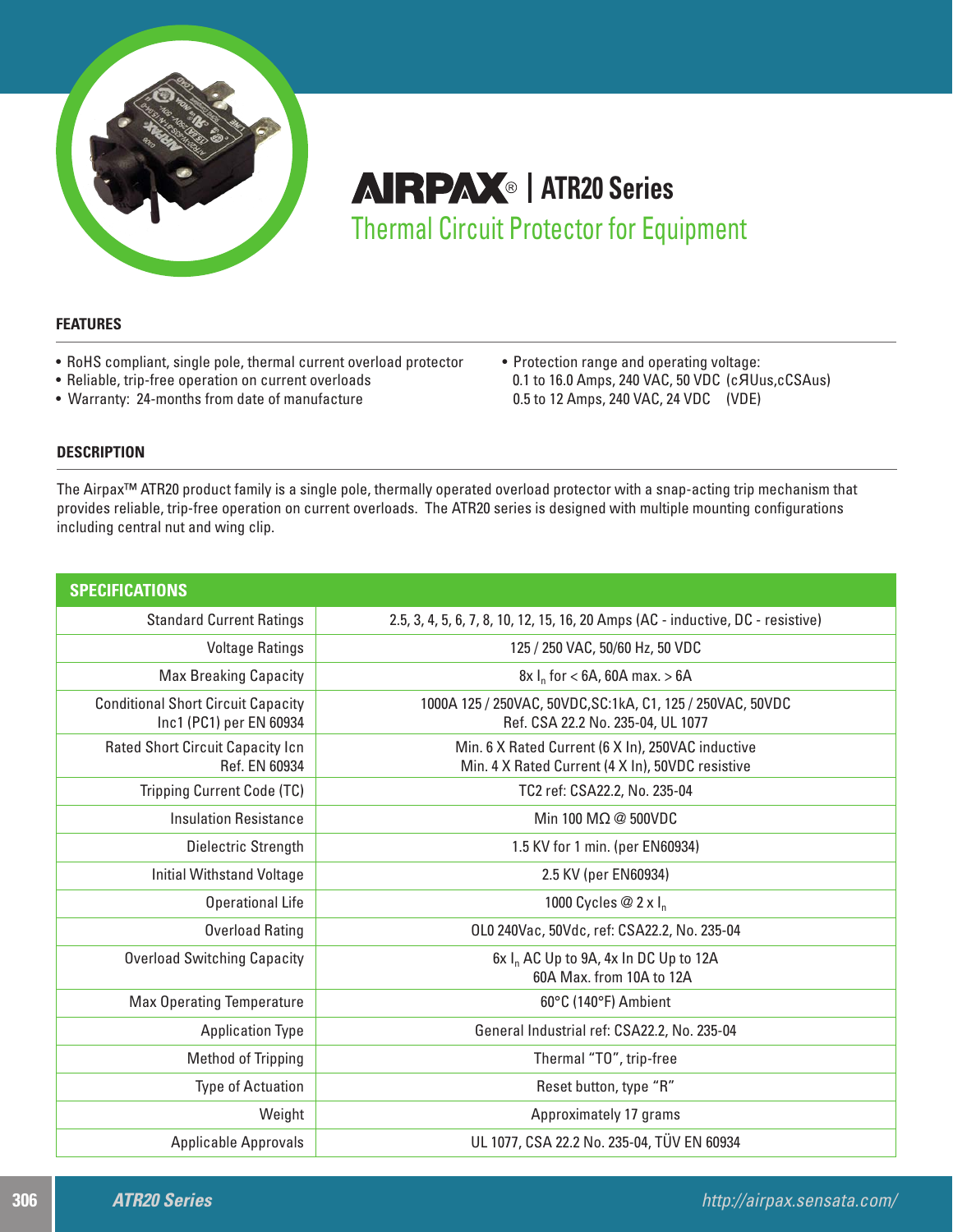# **TIME / CURRENT CHARACTERISTICS**

The standard characteristic is valid for an ambient temperature of 25°C. However, if the device is to be used in an ambient temperature other than 25°C, an allowance must be made when selecting the current rating.

See the charts, graph and example below to help determine the right circuit protector rating for your application.

| AMBIENT TEMPERATURE CORRECTION FACTOR - 2.5 AMP CIRCUIT PROTECTOR |       |      |    |      |       |       |  |
|-------------------------------------------------------------------|-------|------|----|------|-------|-------|--|
| Ambient Temperature (°C)                                          | $-20$ | - 10 |    | + 10 | $+25$ | $+30$ |  |
| <b>Multiplication Factor</b>                                      | 0.58  | 0.6  | 0. | 0.8  |       |       |  |

| <b>AMBIENT TEMPERATURE CORRECTION FACTOR - 3 AMP TO 4 AMP CIRCUIT PROTECTOR</b> |     |       |     |       |       |       |      |  |
|---------------------------------------------------------------------------------|-----|-------|-----|-------|-------|-------|------|--|
| Ambient Temperature (°C)                                                        |     | $-10$ |     | $+10$ | $+25$ | $+30$ | + 35 |  |
| <b>Multiplication Factor</b>                                                    | 0.8 | 0.85  | 0.9 | 0.9   |       |       |      |  |

| <b>AMBIENT TEMPERATURE CORRECTION FACTOR - 5 AMP TO 20 AMP CIRCUIT PROTECTOR</b> |      |      |      |      |      |      |       |       |
|----------------------------------------------------------------------------------|------|------|------|------|------|------|-------|-------|
| Ambient Temperature (°C)                                                         | - 20 | - 10 |      | + 10 | + 25 | + 40 | $+50$ | $+60$ |
| <b>Multiplication Factor</b>                                                     | 0.8  | 0.85 | 0.88 | 0.9  |      |      |       |       |

# *Example :*

Normal Continuous Current = 5.0 A Ambient Temperature = 40°C Multiplication Factor = 1.1 (from 3rd chart)

Recommended Rating: 5.0 x 1.1 = 5.5 Select the Nearest Rating = 6.0 amps (nearest)

# *Operating Characteristics :*

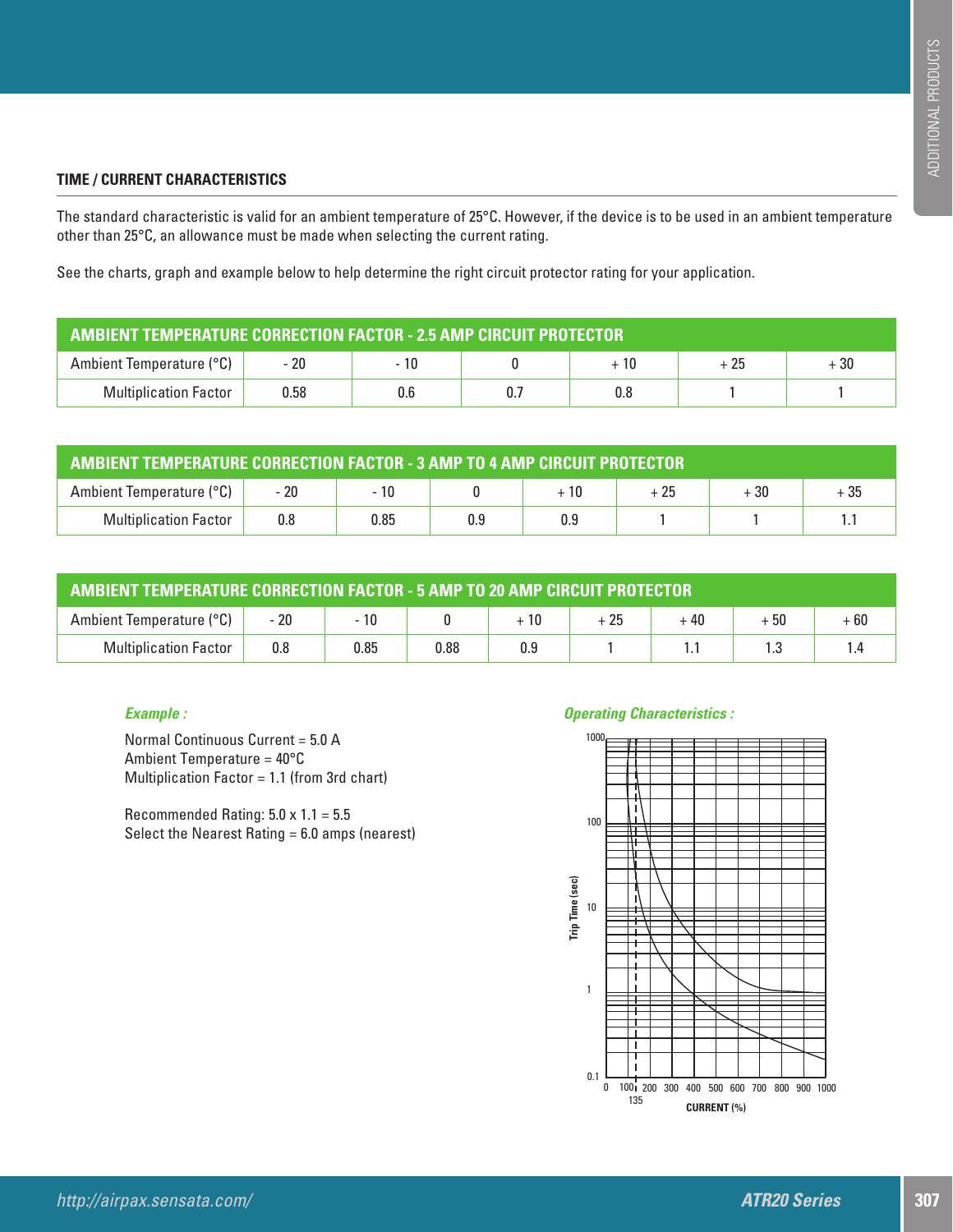

# **MOUNTING OPTIONS, inches [mm]**

### Central Mounting (A)







Central Mounting (C)







Wing Clips (W)